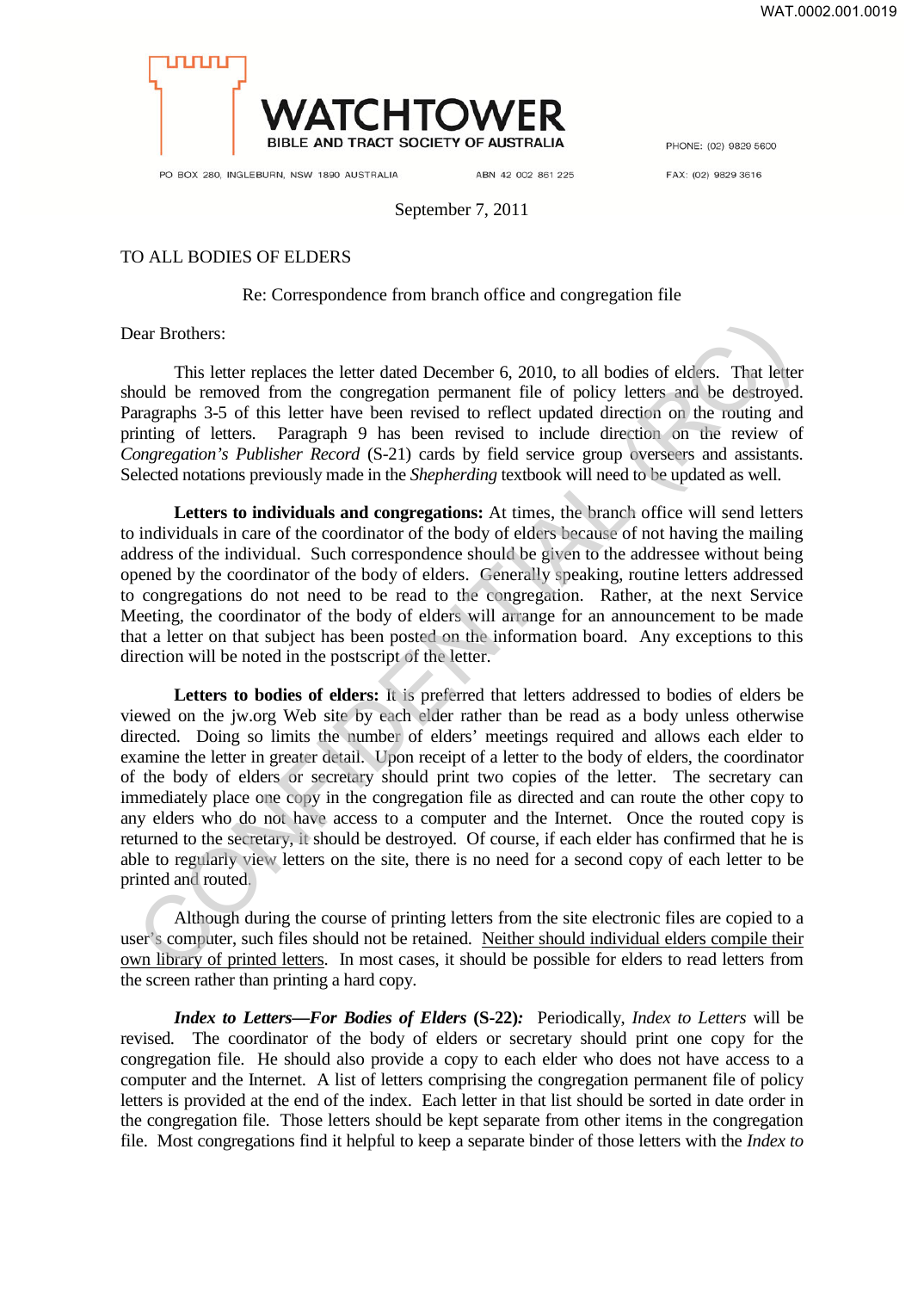Re: Correspondence from branch office and congregation file September 7, 2011 Page 2

*Letters* at the front of the binder. As those letters are replaced or as new ones are added in the future, direction will be given to update the congregation permanent file of policy letters. You will likely find it helpful to update your copy of *Index to Letters* at that time as well.

We wish to offer the following caution. There are some older letters that are referred to in *Index to Letters.* In some cases those older letters contain just one or two policy matters that currently apply. The other points in the letter may have been revised. Thus, while researching a specific point in one of the older letters, you may notice other policy matters that may or may not still apply. Therefore, exercise care in using that older direction. If those points of policy are not referred to in *Index to Letters,* it is likely because the matter has been addressed in the *Shepherding* textbook or in more recent correspondence.

**Congregation file categories:** Besides correspondence to be retained in the congregation permanent file of policy letters, the branch office sends annual correspondence (such as district convention instructions, guidelines for visitors to Bethel, and pioneer encouragement letters and outlines). At times, letters are sent to inform the elders or the congregation of a specific problem or temporary need. Additionally, the congregation may have paperwork regarding ownership of the Kingdom Hall, instructions for congregation accounting, and direction on requesting literature and magazines. If the branch office does not specifically direct that the correspondence should be retained in the congregation permanent file of policy letters, it will be up to the elders to determine how to file such material. If the branch office does not specifically direct how long a piece of correspondence or documentation should be retained, the elders may make the decision based on local laws and circumstances. The attached list suggests some categories that may be useful in filing material *other* than items to be retained in the congregation permanent file of policy letters. Additional categories may be used as needed. spectra point in out of the other is the islable point. The thorean in set in the state is the point of the points of indicate the points of bolical in the term, it is histly because the matter has been addressed in the p

- Accounts
- Assemblies/Conventions
- Bethel visitors information
- Circuit overseer's report on visit
- Confidential reports (sealed envelopes)
- Elders and ministerial servants
- Field service reports
- Forms
- Hospital Liaison Committee/DPA cards
- jw.org Web site
- Kingdom Hall
- Letters of introduction
- Literature/Magazines
- Miscellaneous
- Notes from elders' meetings
- Pioneers
- Regional Building Committee
- Talk outlines
- Territory

**Confidentiality and security:** The congregation files and records should be kept locked in a safe and secure place, preferably at the Kingdom Hall. However, if the Kingdom Hall is in any way vulnerable, then such records may be kept in the home of a responsible elder, such as the secretary, under lock and key to prevent unauthorized entry. Although the secretary is primarily responsible for the organization of the congregation file, each elder may be provided with a key to the file.—Each elder should make the following notation next to the second bullet point in paragraph 16 in chapter 2 of the *Shepherding* textbook: "See letter dated September 7, 2011, to all bodies of elders regarding updated direction on keys to congregation file."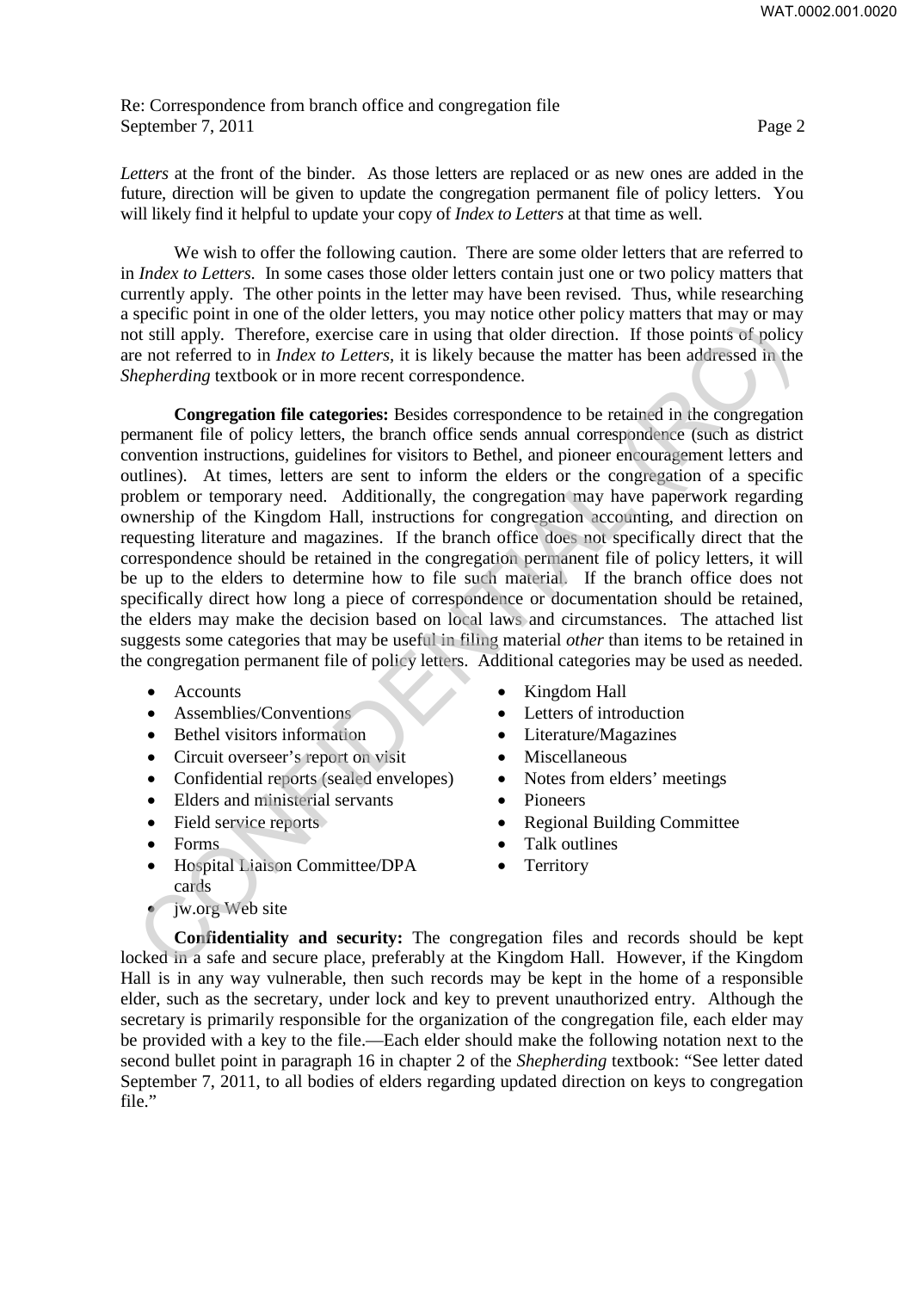Re: Correspondence from branch office and congregation file September 7, 2011 Page 3

**Field service and meeting attendance records:** The box at the Kingdom Hall for collecting field service reports will continue to be used. It may be useful to the secretary in gathering the field service reports collected by the group overseers. Individual publishers may put their reports in the box at the Kingdom Hall if they desire or are otherwise unable to give them to their group overseer. The *Congregation's Publisher Record* (S-21) cards should be retained showing at least the last eight years of activity for each publisher. Cards from more than eight years ago may be destroyed. At least the last 12 months of activity should be retained in the current file of cards. The last card of an inactive publisher should be retained in the current file indefinitely. The current file of cards should be divided into two sections— "Active" and "Inactive." The section for active publishers should be arranged alphabetically, with the cards subdivided into sections for regular and special pioneers, baptized publishers, and unbaptized publishers. Monthly *Field Service Report* (S-4) slips, after being tabulated and posted on the *Congregation's Publisher Record* cards, do not have to be retained. A record card should be filled out for the monthly totals of all publishers, auxiliary pioneers, and regular and special pioneers. Such cards, as well as meeting attendance records for the congregation, will be kept at least two years. Although the record cards are part of the congregation file, they may be kept by the secretary and made available to the other elders upon request. The field service group overseer (or servant) and his assistant should periodically review the cards of the publishers in their group with the goal of learning what each publisher's strengths and weaknesses are and then offering appropriate assistance. If the assistant is not an elder or a ministerial servant, the group overseer (or servant) should orally share the information with him, noting areas of concern. and antimation of extensive and the state can of an interactive phanelin and the enter the indefinitely. The ucrear file of earst should be bivided into two sections-<br>electrons-<br>electrons-<br>the electron for active publisher

**Appointment and deletion of elders and ministerial servants:** Records related to the appointment and deletion of elders and ministerial servants should be kept indefinitely.

**Judicial files:** After a duly appointed judicial committee has met with an individual and decided to disfellowship him, to reprove him, or to dismiss the case because of a lack of evidence, a report on the proceedings is signed by the judicial committee. (The same is true of a committee handling a request for disassociation or two brothers handling wrongdoing involving an unbaptized publisher.) Such reports, including *Notification of Disfellowshipping or Disassociation* (S-77) forms, should be placed in a sealed envelope. On the front of the envelope should be listed the name of the individual, the action taken by the congregation (if any), the date of the action, and the names of the elders who handled the matter. The sealed envelope should be placed in the congregation file by the secretary. If there is a need to open these files in the future, such as in connection with a plea for reinstatement, this should be done only by the elders who are assigned by the body to handle the matter. In cases of reinstatement, the reinstatement date should appear on the outside of the sealed envelope along with the names of those serving on the reinstatement committee. The date all restrictions are removed after reinstatement or reproof should also be noted on the outside of the sealed envelope. No judicial information should be posted on *Congregation's Publisher Record* (S-21) cards.

After a disfellowshipped or disassociated person has been reinstated a full five years, if the judicial committee feels there is no longer any need to retain the file material, it can be destroyed. (The same applies to records involving judicial reproof.) If these brothers are not available or qualified, the determination may be made by the Congregation Service Committee or qualified elders designated by them. If there is some reason why the committee feels that it would be better to retain the material longer, it can be kept as long as necessary. If a man or a